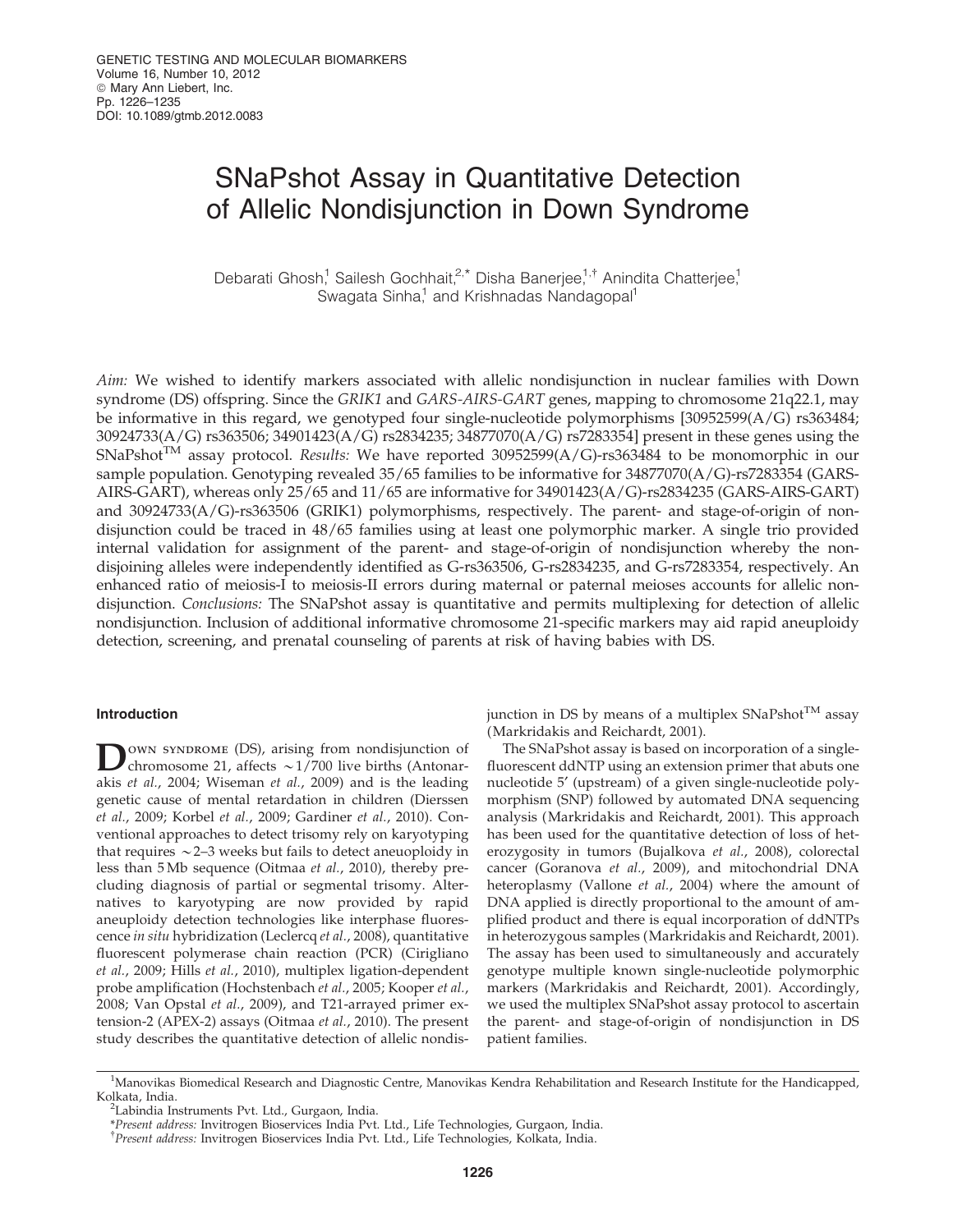#### DETECTING NONDISJUNCTION BY SNAPshot ASSAY NAMEL ASSAY AND RELEASED ASSAY A STATE OF A STATE OF A STATE OF A S

Previous studies from our laboratory have shown that the *GRIK1* and *GARS-AIRS-GART* genes, located in a critical region of chromosome 21q22.1 (Patterson *et al.*, 1981; Hard *et al.*, 1986; Gregor *et al.*, 1994), are informative with respect to DS (Ghosh *et al.*, 2009; Banerjee *et al.*, 2012). Therefore, we genotyped four SNPs [30952599(A/G) rs363484; 30924733(A/G) rs363506; 34901423(A/G) rs2834235; 34877070(A/G) rs7283354] that map to these genes and manifest with moderate heterozygosity (0.398 [rs363506]; 0.490 [rs2834235]; 0.429 [rs7283354]) (www.ncbi.nlm.nih/gov/projects/SNP/) using the SNapShot assay. The rs363484 polymorphism is located between the RNA editing site and editing complementary region in intron-13 of the kainate receptor subunit *GRIK1* and may influence premRNA editing (Barbon and Barlati, 2000). The rs363506 variant in intron-17 of *GRIK1* abolishes binding sites for splice factors (nhRNP-F and nhRNP-H) that are part of the complex, which enhances alternative splicing in mouse neuronal tissues (Chou *et al.*, 1999). The rs2834235 and rs7283354 SNPs are present within intron-7 and intron-20, respectively, of the *GARS-AIRS-GART*gene that is involved in *de novo* purine biosynthesis (Aimi *et al*., 1990) and is overexpressed in postmortem DS cerebellum (Brodsky *et al.*, 1997). The functional importance of these polymorphisms is currently unknown. We have demonstrated the utility of the SNaPshot assay in ascertainment of the parent- and stage-of-origin of nondisjunction.

#### Materials and Methods

# Bio-informatic procedures

The information regarding rs363484, rs363506, rs2834235, and rs7283354 SNPs and their flanking sequences were obtained from the dbSNP database (www.ncbi.nlm.nih.gov/ projects/SNP/). The Splicing Rainbow software program (www.ebi.ac.uk/asd-srv/wb.cgi?method = 8) was used to detect splice factor binding sites flanking the SNPs. The primer-3 algorithm (Rozen and Skaletsky, 2000; http:// frodo.wi.mit.edu/primer3/primer3\_www.cgi) was used for designing PCR primers. The internal primers for single-base extension (SBE) were designed manually so that they end just 5¢ of the SNP to be genotyped (Table 1). The multiplex genotyping of SNPs was facilitated by addition of a nonspecific [GATC]<sub>n</sub> stretch to the 5' end of the primers thereby varying the length of primers (Table 1) (Lindblad-Toh *et al.*, 2000).

#### Subject ascertainment and diagnostic procedures

The inclusion and exclusion criterion for DS was as per DSM-IV TR 2000 (American Psychiatric Association, 2000) and SMITH'S Recognizable patterns of human malformation ( Jones, 2006). A thorough clinical and psychological evaluation was carried out by collaborating psychologists and psychiatrists at the outpatient department of Manovikas Kendra. A total of 65 DS patient families (35 trios and 30 duos) were recruited for the study after obtaining written informed consent. Detailed sociodemographic and clinical history were obtained by means of a structured questionnaire. An  $\sim$  5-mL blood sample was collected from each participant. The study protocol was previously approved by the Human Ethics Committee of Manovikas Kendra.

# Genotyping procedures

Genomic DNA from whole-blood lymphocytes was isolated by the salting-out procedure of Miller *et al.* (1988). PCR-

| Markers | Single-base extension primers                                                       | Primer | DNA strand<br>size (bp) direction |
|---------|-------------------------------------------------------------------------------------|--------|-----------------------------------|
|         | rs363484 (A -> G )   5'-[GA CTGA CTGA CTGCATATA CTATA CTTA CCCATGT-3'               |        | Forward                           |
|         | rs363506 (A→G) 5'-[GACTGACTGACTGACTGACTGACTGACTIACCTGGTTGAGTTAGCATGG-3'             |        | Forward                           |
|         | rs2834235 (A → G)  5'-[GACTGACTGACTGACTGACTGACTGACTGACT]TGAAATCATAAACCTAAAATACCT-3' |        | Forward                           |
|         |                                                                                     | 2      | Forward                           |

Table 1. Single-Base Extension Primers for SNaPShot Multiplex Genotyping Assay

TABLE 1. SINGLE-BASE EXTENSION PRIMERS FOR SNAPSHOT MULTIPLEX GENOTYPING ASSAY

end of each primer (shown in bold) was employed to vary fragment size and improve resolution in the multiplex As described in Materials and Methods, nonspecific GACT tailing at the 5¢ end of each primer (shown in bold) was employed to vary fragment size and improve resolution in the multiplex As described in Materials and Methods, nonspecific GACT tailing at the 5' assay.

rs7283354 (A/G) 5¢-[GACTGACTGACTGACTGACTGACTGACTGACTGACTGACTGACTGACTGACT]CCACCTTCCTGTCACCATGA-3¢ 72 Forward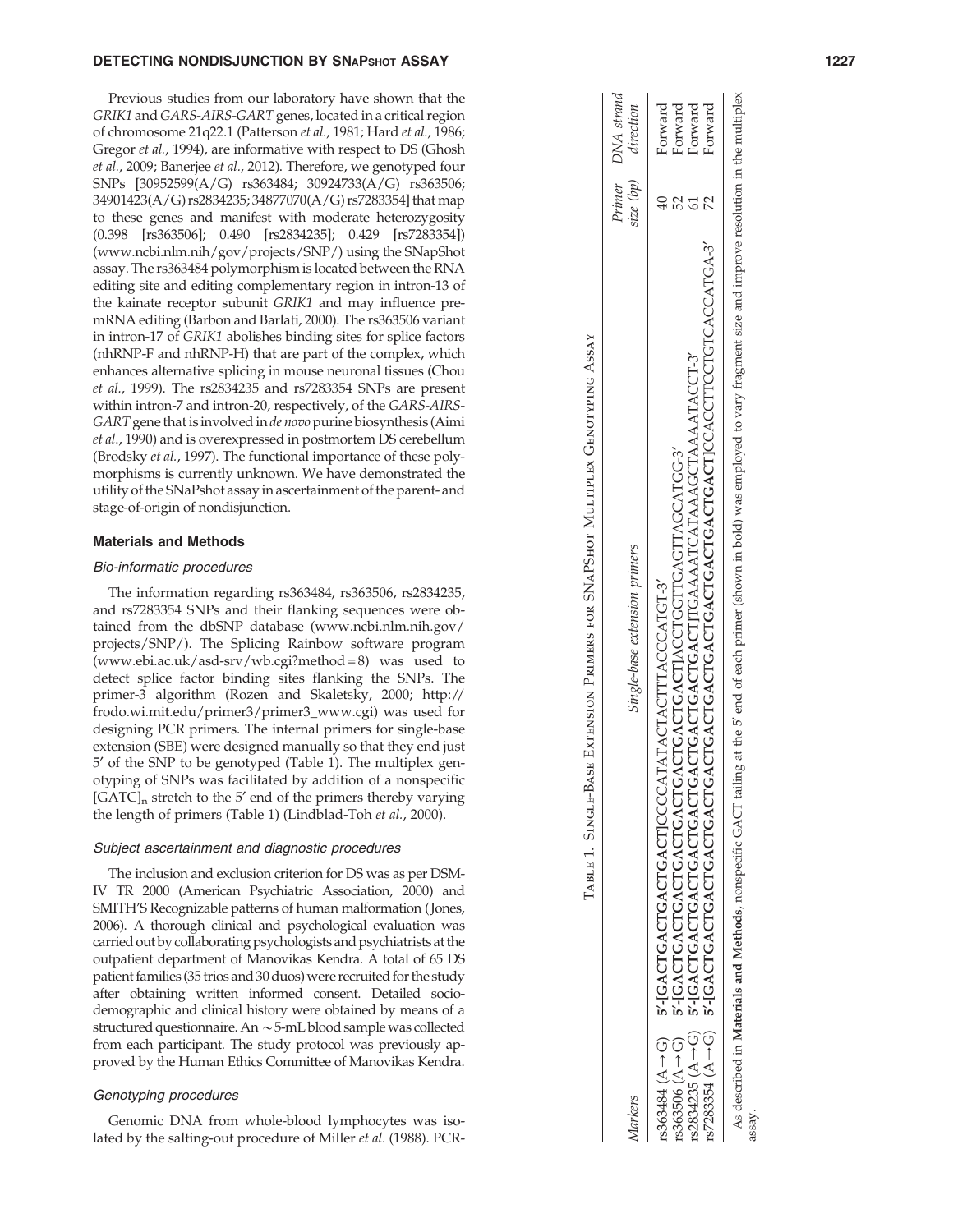based amplification of genomic DNA targets was carried out in the DNA Engine Thermal Cycler (MJ Research PTC-200). For the rs363484 polymorphism of the *GRIK1* gene, 5 pmol of each forward (F-5'-GGAAGGAGCAGGGGTCTC-3') and reverse (R-5<sup> $\prime$ </sup>-AATAGTTGAAGAAAGTGGGAAAATC-3<sup> $\prime$ </sup>) primers were used in reactions containing 100 ng of template DNA, 1-X Thermopol-II buffer (New England Biolabs) containing 10 mM KCl, 10 mM (NH<sup>4</sup> )2SO<sup>4</sup> , 20 mM Tris-HCl (pH 8.8 at  $25^{\circ}$ C), 0.1% Triton X-100 (New England Biolabs), 1 mM  $MgSO<sub>4</sub>$ , 200 µM dNTPs, and 0.2 U Taq DNA polymerase in  $20 \mu$ L reaction volume. The cycling conditions were as follows: denaturation at 95°C for 10 min; 30 cycles of denaturation at 95°C for 40 s; annealing at 60°C for 40 s; elongation at 72°C for 40 s; a final elongation step at 72°C for 10 min. For the rs363506 polymorphism of the *GRIK1* gene, 5 pmol of each forward (F-5'-AAACACACCTTCAACTCTCTTATTCA-3') and reverse (R-5'-CTGGGGAAACGGGCAAG-3') primers were used in reactions and cycling condition as mentioned above. The amplification of rs7283354 and rs2834235 polymorphisms was performed using 10 pmol of forward and reverse primers (rs2834235: F-5¢-ACAGAAGGGGATGATGA GGA-3', R-5'-TCGGGAAGTTATTTTTGGCTA-3') and (rs7283354: F-5'-TGCCAAACACAGAAATGAGG-3', R-5'-GCTTGAACTCCCCACCTTC-3', respectively). The reaction and PCR cycle conditions were similar as described previously except the concentration of MgSO<sup>4</sup> was 1.5 mM.

used to remove the unincorporated dNTPs in  $10 \mu$ L reaction volume containing 0.5 U Exo-I and 0.5 U SAP and initial incubation for 60 min at 37°C followed by 15 min incubation at 75°C for enzyme denaturation. The minisequencing reaction was performed with  $2 \mu L$  SNaPshot multiplex minisequencing kit reaction mix (Applied Biosystems),  $3 \mu L$  pooled PCR product,  $1 \mu L$  pooled SBE primers, and sterile autoclaved Milli-Q water up to  $4 \mu L$ . The thermal cycling conditions for SBE were as follows: 25 cycles of  $96^{\circ}$ C for  $10 s$ ,  $50^{\circ}$ C for 5 s, and 60°C for 30 s. The enzymatic purification of SBE product was performed with 1 U SAP followed by incubation at 37°C for  $60$  min and  $75^{\circ}$ C for 15 min in order to remove the unincorporated, degraded fluorescent ddNTPs. The samples were prepared for electrophoresis by adding  $0.5 \mu L$  of purified SBE products with  $9 \mu L$  Hi-Di formamide and  $0.5 \mu L$  GS120Liz internal size standard and were electrophoresed in an ABI prism 3130 Genetic Analyzer (Applied Biosystems), under the SNP1\_POP5 default module. The standard dye set (E5) used for genotyping includes dR6G (ddATP; emits green fluorescence), R110 (ddGTP; emits blue fluorescence), dTAMRA (ddCTP; emits yellow fluorescence), and dROX (ddATP: emits red fluorescence) (Applied Biosystems). The Gene-Mapper 3.5 software (Applied Biosystems) was used to analyze the electropherograms.

# Statistical analysis

# Multiplex genotyping by minisequencing

Exonuclease-I (Exo-I; Applied Biosystems) and shrimp alkaline phosphatase (SAP; Applied Biosystems) enzymes were

The fluorescent peak height intensities were quantitated by ABI GeneMapper Generic software (Applied Biosystems). The signal intensity ratio for disomic heterozygous controls ranges from 1.02 to 1.6 and the cutoff for ascertainment of 1:1

FIG. 1. Multiplexed SNaPshot<sup>TM</sup> assay-based genotyping of rs363484, rs36506, rs2834235, and rs7283354 markers. (A) The peak at 48 nt denotes the AA genotype for rs36484, which is nonpolymorphic. The peaks at 58, 64, and 78 nt denote the GG homozygotes for rs36506, rs2834235, and rs7283354, respectively. (B) The peak at 48 nt denotes the AA genotype for rs36484, which is nonpolymorphic. The peaks at 58, 64, and 78 denote the AA homozygotes for rs36506, rs2834235, and rs7283354, respectively.



Estimated fragment size (nt) relative to GS 120 LIZ standard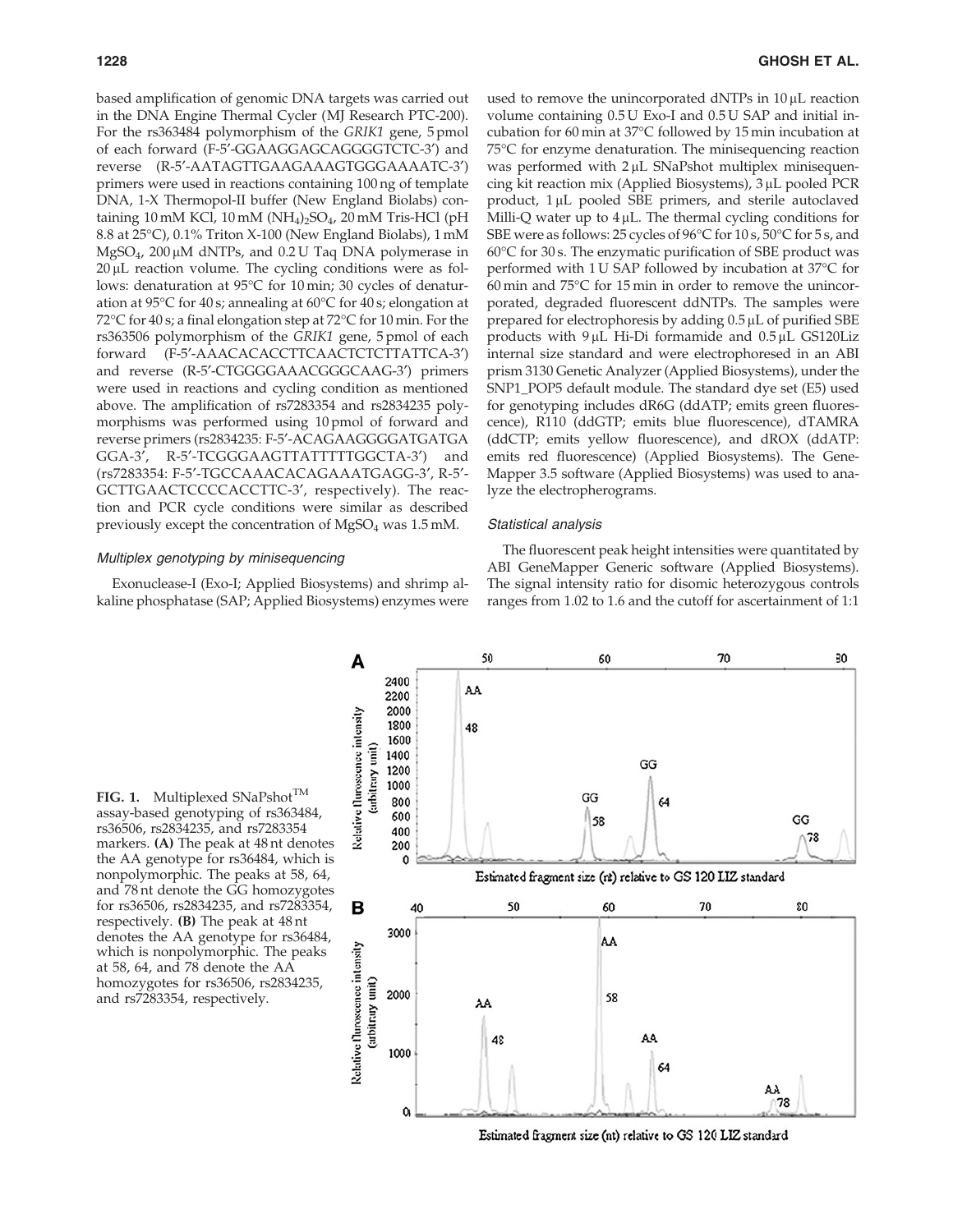

FIG. 2. (A) Genotyping of DS offspring based on parental heterozygous genotypes for rs363506. (B) Shows a GGA (2:1) genotype of rs363506 for the DS offspring based on ratiometric evaluation of peak height intensities as described in Materials and Methods. The 2:1 fluorescence intensity ratio derives from peak height values being 450 (for G allele) and 262 (for A allele), respectively, in the above case. DS, Down syndrome.

FIG. 3. (A) Genotyping of DS offspring based on parental heterozygous genotypes for rs2834235. (B) Shows a GAA (1:2) genotype of rs2834235 for the DS offspring based on ratiometric evaluation of peak height intensities as described in Materials and Methods. The 1:2 fluorescence intensity ratio derived from peak height values are 1261 (for G allele) and 2106 (for A allele), respectively, in the above case.

Estimated fragment size (nt) relative to GS 120 LIZ standard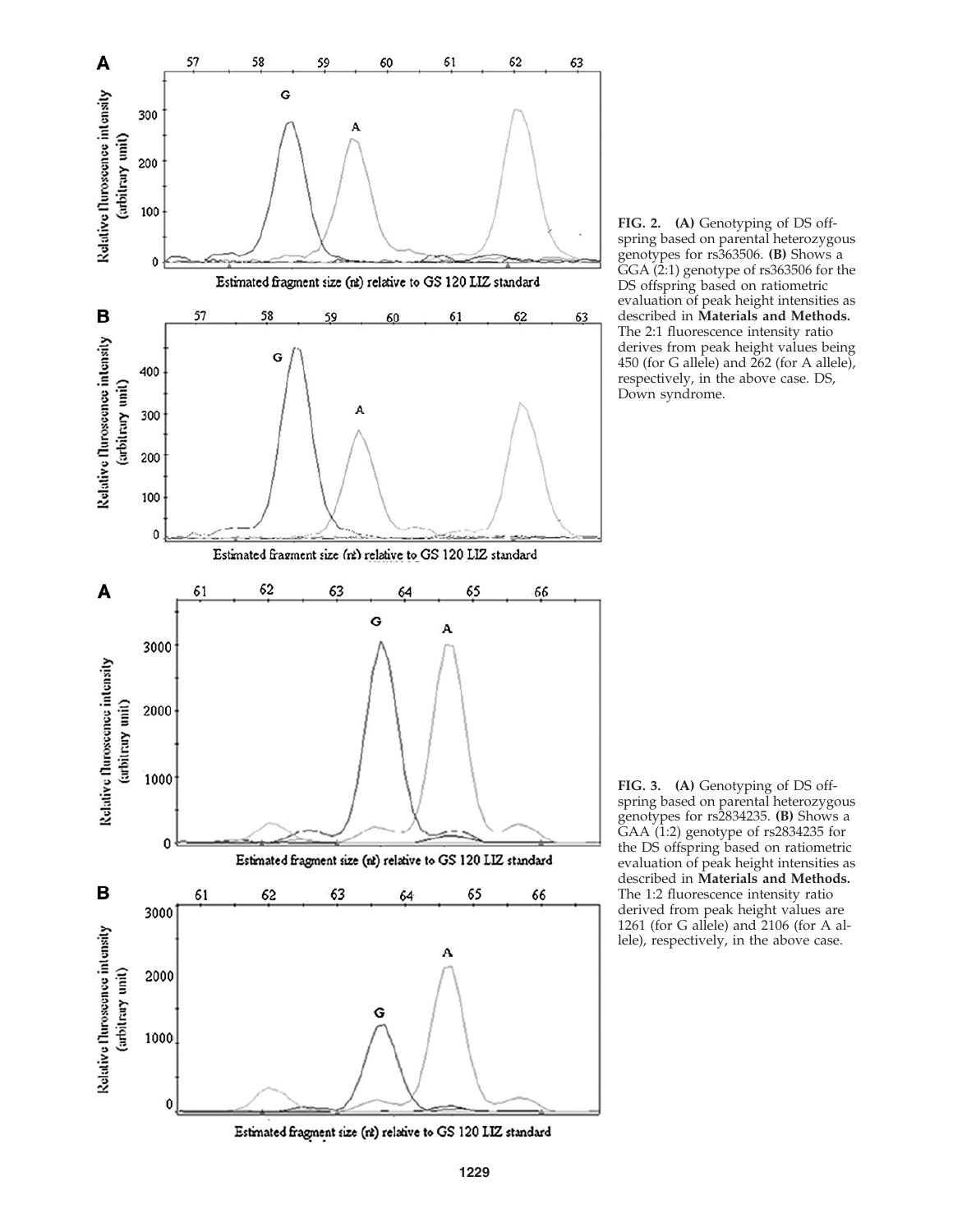was set at 1 to 1.5. The signal intensity ratio for trisomic heterozygotes ranges from 1.54 to 2.45 and the cutoff for ascertainment of 2:1 or 1:2 was set at 1.54 to 2.45, respectively.

### **Results**

Since all the polymorphisms under study consisted of a transition from adenine to guanine, the green peaks in Figure 1A and B denote the A allele and the blue peaks in Figure 1A depict the G allele. The homozygous genotypes for all the major alleles of all the polymorphisms (rs363506, rs2834235, and rs7283354) are shown in Figure 1A, whereas the homozygous genotypes for all the minor alleles of these polymorphisms are shown in Figure 1B. The rs363484 locus is nonpolymorphic and was thus excluded from further analysis. The fragment sizes, as indicated in Figure 1, are different from those expected (Table 1). This is due to mobility difference of the fluorophores used to detect each of the bases (Hurst *et al.*, 2009). However, the probes are sufficiently spaced such that minor differences in mobility do not impair interpretation of the resulting electropherograms. As shown in Figure 1A and B, the fragments are well resolved.

Using genotype data of heterozygous parents as internal disomic controls, the nondisjoining allele in DS offspring was determined by quantitation of peak height intensities in the genotype data obtained from trisomic, heterozygous DS offspring (Figs. 2A, B, 3A, B, and 4A, B). The ratio of peak height intensity for disomic heterozygous parents was considered to be 1:1, whereas that of trisomic heterozygous DS patients was either 2:1 or 1:2 (Table 2A–C). Of 21 disomic parental heterozygous genotypes analyzed in this study, only one (father in family F7; rs2834235 polymorphism genotype; Table 2B) exhibited significant deviation of peak height intensity ratio from the expected 1:1, the reason for which is presently unknown. This individual, however, is neither trisomic nor mosaic as inferred by examining other molecular genetic markers (data not shown).

A total of 35 DS trios were genotyped for the rs363506 polymorphism and 10 families were informative (Table 3A). The remaining 25 trios were considered noninformative as their genotypes were all homozygous and thus excluded from the further analysis. Of the informative families, seven showed one parent and proband to be homozygous and the other parent was heterozygous (Table 3A). The homozygous



FIG. 4. (A) Genotyping of DS offspring based on parental heterozygous genotypes for rs728354. (B) Shows a GAA (1:2) genotype of rs7283354 for the DS offspring based on ratiometric evaluation of peak height intensities as described in Materials and Methods. The 1:2 fluorescence intensity ratio derived from peak height values are 70 (for G allele) and 150 (for A allele), respectively, in the above case.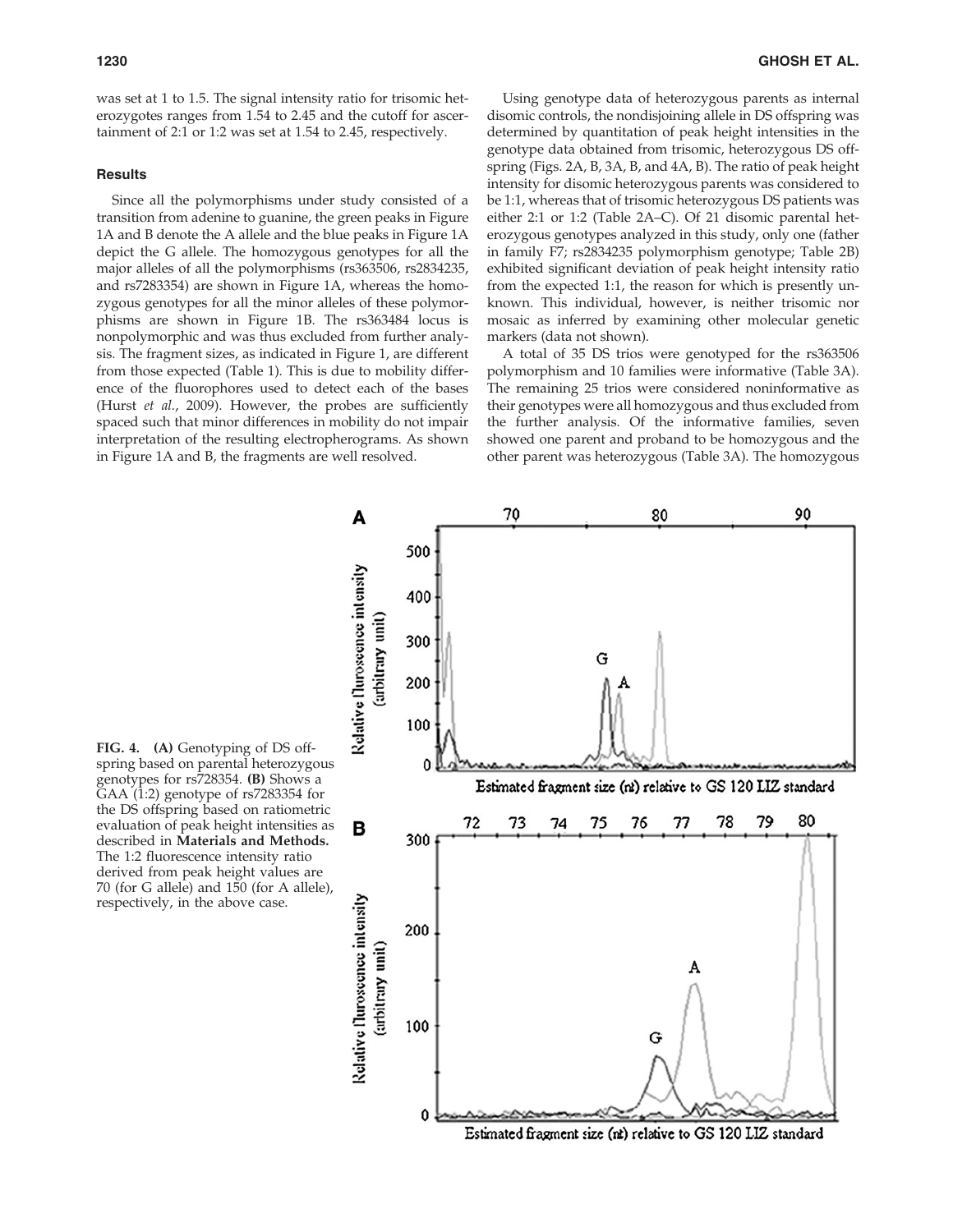# DETECTING NONDISJUNCTION BY SNAPSHOT ASSAY 1231

parent is the nondisjoining parent (NDJP) in whom the error occurred in meiosis-I (Table 3A). In two other families, one parent and the proband were heterozygous, whereas the other parent was homozygous. The heterozygous parent is the NDJP, whereas the homozygous parent is the correctly disjoining parent (CDJP). Since parental heterozygosity of the NDJP is retained in the offspring, the error must have originated in meiosis-I. Furthermore, in a single trio, both parents were heterozygous and the proband was homozygous. In this family, the parent of origin could not be determined unequivocally; the origin of nondisjunction is meiosis-II (Table 3A).

Of 30 duos studied, a single family was informative, in which the proband genotype was a recombinant of the available parental genotype. This parent is the CDJP. The missing parental genotype was deemed informative in whom the error originated in meiosis-I (Table 3A).

Overall, the G allele manifested as the nondisjoining allele in all DS patients and allelic nondisjunction arises in maternal

meiosis-I (three cases), maternal meiosis-II (one case), paternal meiosis-I (seven cases), and paternal meiosis-II (one case).

A total of 35 trios were genotyped for the rs2834235 polymorphism of which 21 trios were noninformative. Among 14 informative trios, there were four trios having one parent and offspring of homozygous genotype and in those families, the heterozygous parent was the CDJP, whereas the other parent is the NDJP in whom the error originated in meiosis-I (Table 3B). There were five trios with one parent and proband of heterozygous genotype and the other parent was homozygous. The heterozygous parent was the NDJP; as the parental heterozygosity is retained in the offspring, the nondisjunction error is in meiosis-I (Table 3B). In the remaining four trios, both sets of parents were heterozygous, whereas the proband was either heterozygous or homozygous. In those families, the stage of origin was considered as meiosis-II as the parental heterozygosity of the CDJP was reduced to homozygosity in the DS offspring. However, parent of origin could not be

Table 2A. Genotyping of Down Syndrome Offspring Based on Available Parental Genotypes in Duos and Trios

| Polymorphism | Family         | Sample  | Genotype |      | Fluorescence intensity (arbitrary unit) | Fluorescence intensity ratio $(G/A)$ |
|--------------|----------------|---------|----------|------|-----------------------------------------|--------------------------------------|
| rs363506     | F1             | Father  | GА       | 280  | 250                                     | 1:1                                  |
|              |                | Proband | GGA      | 450  | 262                                     | 2:1                                  |
|              | F <sub>2</sub> | Mother  | GA       | 330  | 240                                     | 1:1                                  |
|              |                | Proband | GGA      | 3483 | 2248                                    | 2:1                                  |
|              | F3             | Proband | GGA      | 650  | 370                                     | 2:1                                  |

The genotypes were ascertained based on ratiometric evaluation of peak height intensity as described in Materials and Methods.

| Polymorphism | Family          | Sample  | Genotype |      | Fluorescence intensity (arbitrary unit) | Fluorescence intensity ratio (G/A) |
|--------------|-----------------|---------|----------|------|-----------------------------------------|------------------------------------|
| rs2834235    | F1              | Father  | GA       | 1021 | 746                                     | 1:1                                |
|              |                 | Proband | GAA      | 379  | 827                                     | 1:2                                |
|              | F4              | Mother  | GA       | 415  | 307                                     | 1:1                                |
|              |                 | Proband | GGA      | 460  | 262                                     | 2:1                                |
|              | F <sub>5</sub>  | Mother  | GA       | 1069 | 825                                     | 1:1                                |
|              |                 | Proband | GGA      | 1170 | 528                                     | 2:1                                |
|              | F <sub>6</sub>  | Mother  | GA       | 598  | 635                                     | 1:1                                |
|              |                 | Proband | GGA      | 628  | 303                                     | 2:1                                |
|              | F7              | Father  | GA       | 1064 | 658                                     | 1:1                                |
|              |                 | Mother  | GA       | 676  | 535                                     | 1:1                                |
|              |                 | Proband | GAA      | 893  | 1540                                    | 1:2                                |
|              | ${\rm F}8$      | Proband | GGA      | 1997 | 1234                                    | 2:1                                |
|              | F <sub>9</sub>  | Mother  | GA       | 1252 | 1290                                    | 1:1                                |
|              |                 | Proband | GAA      | 100  | 180                                     | 1:2                                |
|              | F10             | Mother  | GA       | 608  | 520                                     | 1:1                                |
|              |                 | Proband | GGA      | 530  | 260                                     | 2:1                                |
|              | F11             | Mother  | GA       | 528  | 570                                     | 1:1                                |
|              |                 | Proband | GGA      | 582  | 331                                     | 2:1                                |
|              | F12             | Proband | GAA      | 2159 | 3501                                    | 1:2                                |
|              | F13             | Proband | GAA      | 200  | 370                                     | 1:2                                |
|              | F14             | Mother  | GA       | 3010 | 3003                                    | 1:1                                |
|              |                 | Proband | GAA      | 1261 | 2106                                    | 1:2                                |
|              | F <sub>15</sub> | Father  | GA       | 2446 | 1758                                    | 1:1                                |
|              |                 | Proband | GGA      | 2779 | 1624                                    | 2:1                                |
|              | F <sub>15</sub> | Proband | GAA      | 1085 | 1767                                    | 1:2                                |
|              | F17             | Father  | GA       | 2397 | 3131                                    | 1:1                                |
|              |                 | Proband | GGA      | 4214 | 2658                                    | 2:1                                |

Table 2B. Genotyping of Down Syndrome Offspring Based on Available Parental Genotypes in Duos and Trios

The genotypes were ascertained based on ratiometric evaluation of peak height intensity as described in Materials and Methods.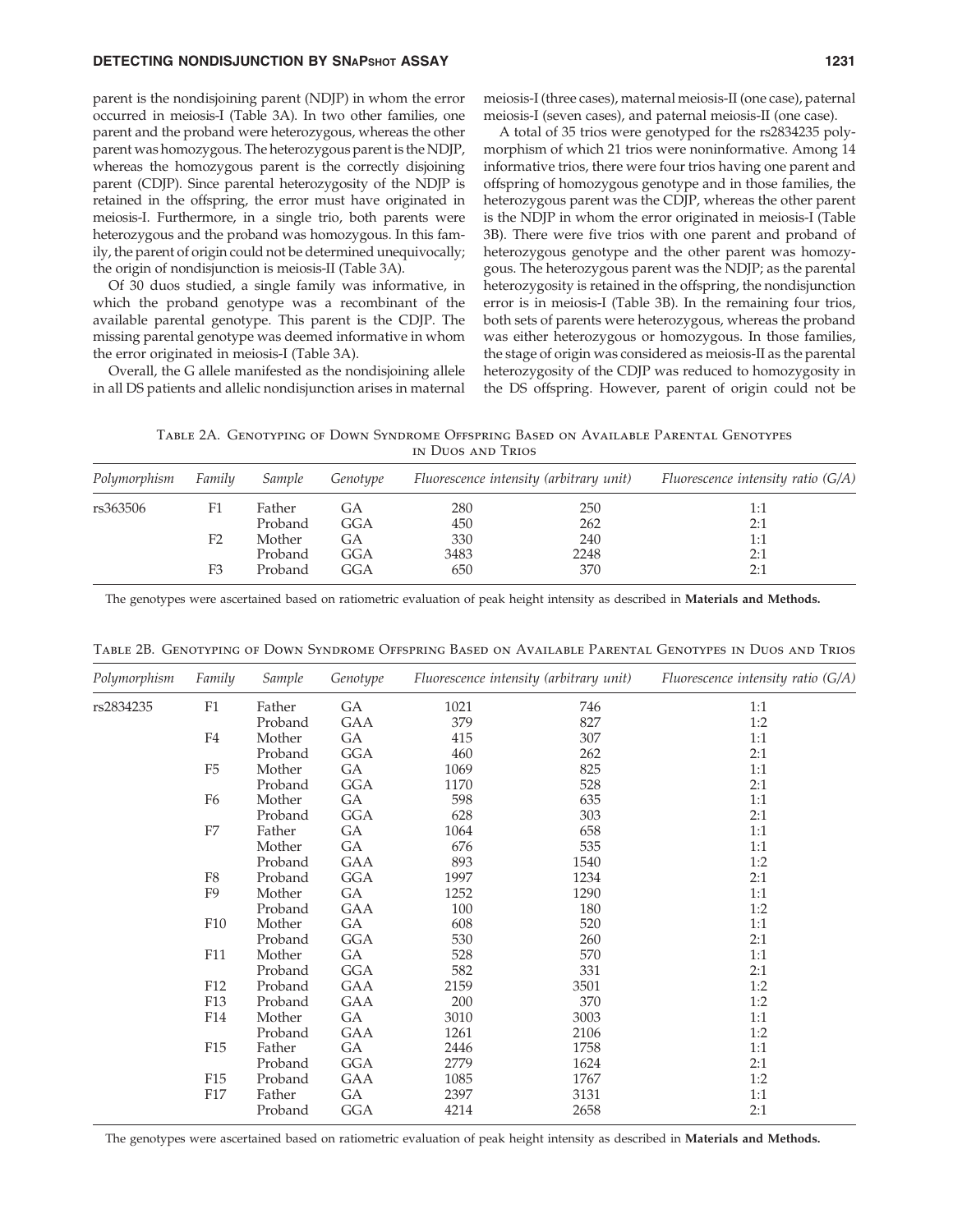| Polymorphism | Family<br>F18   | Sample<br>Proband | Genotype<br>GGA | Fluorescence intensity (arbitrary unit) | <i>Fluorescence intensity</i><br>ratio $(G/A)$ |     |
|--------------|-----------------|-------------------|-----------------|-----------------------------------------|------------------------------------------------|-----|
| rs7283354    |                 |                   |                 | 99                                      | 60                                             | 2:1 |
|              | F19             | Father            | GА              | 260                                     | 244                                            | 1:1 |
|              |                 | Proband           | GGA             | 454                                     | 264                                            | 2:1 |
|              | F20             | Father            | GА              | 76                                      | 68                                             | 1:1 |
|              |                 | Mother            | GА              | 140                                     | 170                                            | 1:1 |
|              |                 | Proband           | GGA             | 127                                     | 62                                             | 2:1 |
|              | F <sub>9</sub>  | Mother            | GА              | 210                                     | 180                                            | 1:1 |
|              |                 | Proband           | GAA             | 70                                      | 150                                            | 1:2 |
|              | F <sub>10</sub> | Mother            | GА              | 104                                     | 84                                             | 1:1 |
|              |                 | Proband           | GGA             | 100                                     | 62                                             | 2:1 |
|              | F21             | Proband           | GGA             | 156                                     | 68                                             | 2:1 |
|              | F <sub>22</sub> | Proband           | GGA             | 249                                     | 108                                            | 2:1 |
|              | F <sub>23</sub> | Proband           | GGA             | 402                                     | 171                                            | 2:1 |
|              | F <sub>24</sub> | Proband           | GAA             | 38                                      | 66                                             | 1:2 |
|              | F25             | Proband           | GGA             | 378                                     | 166                                            | 2:1 |
|              | F <sub>26</sub> | Proband           | GGA             | 211                                     | 113                                            | 2:1 |
|              | F27             | Proband           | GAA             | 64                                      | 157                                            | 1:2 |
|              | F <sub>28</sub> | Proband           | GAA             | 68                                      | 147                                            | 1:2 |
|              | F15             | Proband           | GА              | 293                                     | 240                                            | 1:1 |
|              | F <sub>29</sub> | Father            | GGA             | 786                                     | 327                                            | 2:1 |
|              |                 | Proband           | GGA             | 269                                     | 136                                            | 2:1 |
|              | F30             | Father            | GА              | 330                                     | 250                                            | 1:1 |
|              |                 | proband           | GGA             | 423                                     | 185                                            | 2:1 |

Table 2C. Genotyping of Down Syndrome Offspring Based on Available Parental Genotypes in Duos and Trios

The genotypes were ascertained based on ratiometric evaluation of peak height intensity as described in Materials and Methods.

traced as both parents were heterozygous (Table 3B). A single trio had both parents with homozygous and proband with heterozygous genotype. In that family, the parent and stage of origin of nondisjunction were discerned based on the proband genotype (Table 3B).

Out of a total 30 duos, 11 were informative (Table 3B). There were six duos in which the proband genotype is a recombinant of the available parental genotype (Table 3B). In these duos, the missing parental genotype derives from the NDJP. In the remaining five duos, proband genotypes were nonrecombinant of the available parental genotype. Thus, the available parent is the NDJP and as parental heterozygosity is retained in the offspring, the origin of nondisjunction error is in meiosis-I (Table 3B).

The results indicated that the nondisjoining allele was G in 49 DS patients and A in 16 DS patients (Table 3B) with the nondisjunction error occurring in maternal meiosis-I (11 cases), maternal meiosis-II (four cases), paternal meiosis-I (10 cases), and paternal meiosis-II (four cases).

Genotyping of 35 trios for the rs7283354 revealed 17 families to be informative (Table 3C). In 10 of these families, one parent and proband are homozygous; the homozygous parent was the NDJP in whom the error occurred during meiosis-I. Of the remaining seven families, two trios contain one parent and proband with heterozygous genotype, in which the heterozygous parent is the NDJP and homozygous parent was the CDJP (Table 3C). Furthermore, if the parental heterozygosity is retained in the offspring, origin of nondisjunction is in meiosis-I, whereas if the parental heterozygosity is reduced to homozygosity in the offspring, the nondisjunction error is in meiosis-II (Table 3C). When both parents and proband showed heterozygous genotype, the stage of origin of nondisjunction was ascertained from the proband genotype (Table 3C). There were three trios with parental genotypes being heterozygous, but the proband was homozygous (Table 3C). In these families, nondisjunction occurred in meiosis-II, but the parent of origin could not be ascertained (Table 3C). When both parents were homozygous and the proband was heterozygous, the NDJP was assigned based on the proband genotype and the error originated in meiosis-I (Table 3C).

From a total of 30 duos genotyped for rs7283354, we excluded 12 families, as they were noninformative (Table 3C). In 15 out of 18 informative families, the proband genotypes were recombinant of the available parental genotype. In these families, the available parent was the CDJP and missing parent was assumed to be the NDJP (Table 3C). In the remaining three duos, the available parent and proband both were heterozygous. The available parent was the CDJP where the error originated in meiosis-I (Table 3C). The analyses indicated that the G allele is involved in nondisjunction in 51 cases, whereas A allele occurred in 14 cases. The error occurred in maternal meiosis-I (11 cases), maternal meiosis-II (three cases), paternal meiosis-I (21 cases), and paternal meiosis-II (four cases) (Table 3C).

#### Pooled data analysis

There were 48 families in which parent/stage of origin could be determined from at least one marker. Considering any two out of three markers, 15 families were found with same parent and stage of origin of nondisjunction. Among these, two families showed the same parent and stage of origin of nondisjunction with respect to rs363506 and rs2834235 markers, 11 families showed the same parent and stage of origin of nondisjunction with respect to rs2834235 and rs7283354. Furthermore, three families showed the same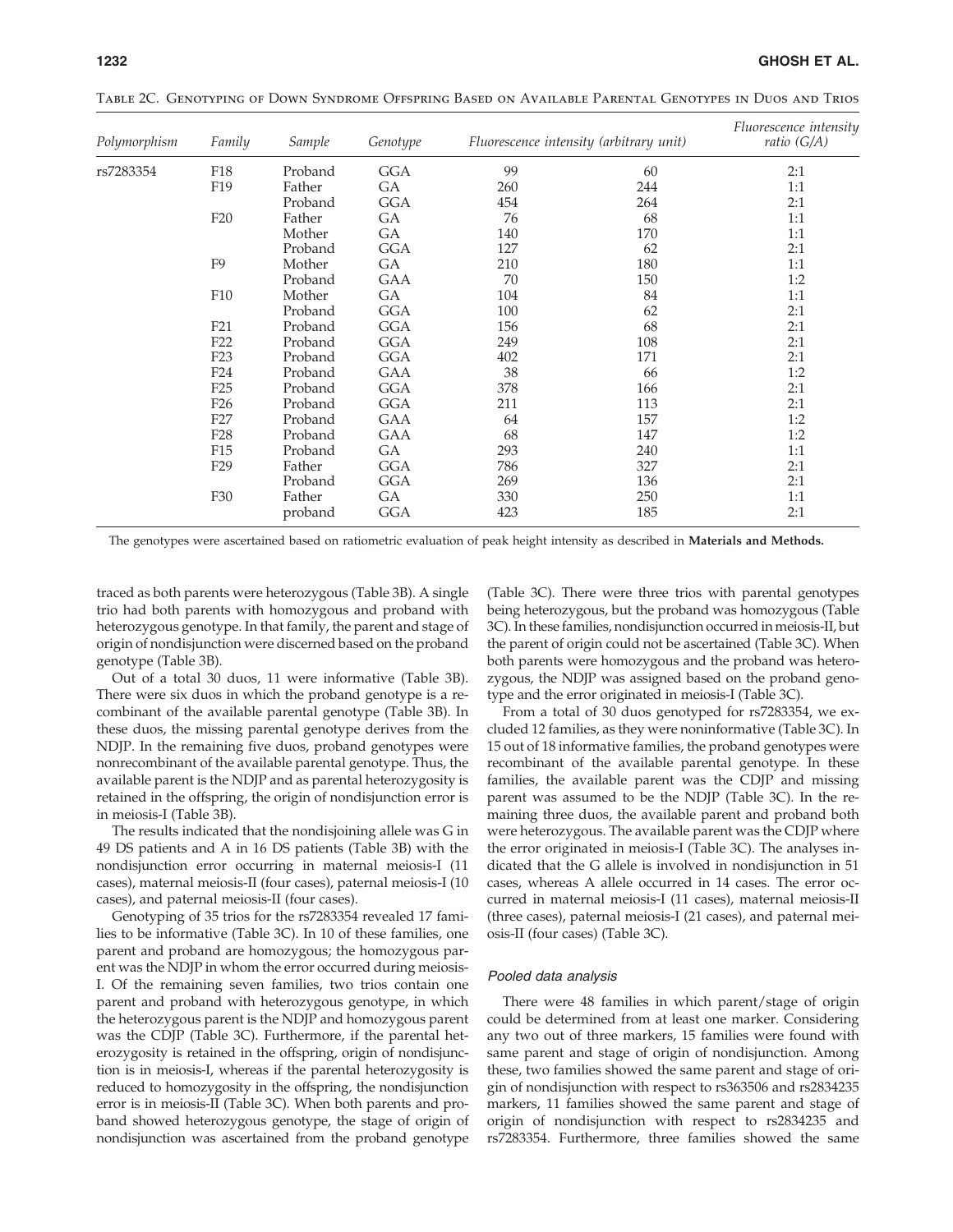| NDJP genotype       | $CDIP$ genotype | Child genotype | Marker status | Stage of origin | No. of trios $(T)/d$ uos $(D)$ |
|---------------------|-----------------|----------------|---------------|-----------------|--------------------------------|
| GG(9)               | $GA(\delta)$    | GGG            |               | M-I             |                                |
| $GG(\delta)$        | GA(9)           | GGG            |               | $M-I$           | 5                              |
| $GA(\delta)$        | GG(9)           | GGA            |               | M-I             |                                |
| GA(9)               | $GG(\delta)$    | GGA            | N             | $M-I$           |                                |
| $GA( \delta / 9)$   | GA(9/3)         | GGG            |               | $M-II$          |                                |
| Missing( $\delta$ ) | GG (º)          | GGA            |               | M-I             |                                |

Table 3A. Parent and Stage of Origin of Nondisjoining Allele(s) in Down Syndrome Patient Families Genotyped for rs363506 Polymorphism of *GRIK*1 Gene

NDJP, nondisjoining parent; CDJP, correctly disjoining parent; R, marker status reduced to homozygosity; N, marker status nonreduced to homozygosity; M-I, meiosis-I; M, meiosis-II.

*NDJP genotype CDJP genotype Child genotype Marker status Stage of origin No. of trios (T)/duos (D)*  $GG \text{ } (\text{?})$   $GA \text{ } (\text{d)}$   $GGG$  N M-I 1  $(A \circ (9)$  GA  $(\check{\sigma})$  AAA N M-I 1  $GG$   $(\check{\sigma})$   $GA$   $(\check{\sigma})$   $GGG$  N M-I 2  $G(A \nvert \varphi)$   $G(G \nvert \varphi)$   $GGA$  N M-I 3  $GA(\vec{\delta})$   $AA(\vec{\epsilon})$   $GAA$  N  $M-I$  1  $GA (\hat{Y})$   $AA (\hat{d})$   $GAA$  N  $M-I$  1  $GG \ (9)$  AA  $(\delta)$  GGA N M-I 1  $GA(\vec{\delta}/\mathfrak{P})$   $GA(\vec{\mathfrak{P}}/\vec{\delta})$   $GAA$  R M-II 1  $GA(\delta/\mathfrak{P})$   $GA(\mathfrak{P}/\delta)$   $GGG$  R M-II 2  $GA(\delta/\mathfrak{P})$   $GA(\mathfrak{P}/\delta)$   $AAA$  R M-II 1 Missing  $(\delta)$  GA  $(\hat{Y})$  AAA N M-I 3 Missing  $(\delta)$  GG  $(\hat{P})$  GAA N M-I 1 Missing (3) GG (2) GAA N M-I 1<br>Missing (3) AA (2) GAA N M-I 1<br>Missing (2) GG (3) GAA N M-I 1 Missing  $(\hat{Y})$  GG  $(\hat{\sigma})$  GGA N M-I 1<br>GA  $(\hat{Y})$  Missing  $(\hat{\sigma})$  GGA N M-I 2  $GA \text{ } (\text{?})$  Missing  $(\text{?})$  GGA N M-I 2  $GA(\vec{\delta})$  Missing  $(\hat{Y})$  GGA N M-I 2  $GA \ (2)$  Missing  $(\delta)$  GAA N M-I 1

Table 3B. Parent and Stage of Origin of Nondisjoining Allele(s) in Down Syndrome Patient Families Genotyped for rs2834235 Polymorphism of GARS-AIRS-GART Gene

Table 3C. Parent and Stage of Origin of Nondisjoining Allele(s) in Down Syndrome Patient Families Genotyped for rs7283354 Polymorphism of GARS-AIRS-GART

| NDJP genotype         | CDJP genotype      | Child genotype | Marker status | Stage of origin | No. of trios $(T)/d$ uos $(D)$ |
|-----------------------|--------------------|----------------|---------------|-----------------|--------------------------------|
| GG(9)                 | $GA(\delta)$       | GGG            | N             | $M-I$           | 5                              |
| $GG(\delta)$          | GA(9)              | GGG            | N             | $M-I$           | 4                              |
| AA $(\delta)$         | GA(9)              | <b>AAA</b>     | N             | $M-I$           |                                |
| GA(9)                 | AA $(\delta)$      | GAA            | N             | $M-I$           |                                |
| GG(9)                 | AA $(\delta)$      | <b>GGA</b>     | N             | $M-I$           |                                |
| $GA(\delta/\varphi)$  | GA(9/3)            | GGA            | N             | $M-I$           |                                |
| $GA(\delta)$          | AA(9)              | GGA            | $\mathbb{R}$  | $M-II$          |                                |
| GA(3/9)               | $GA(2/\delta)$     | GGG            | $\mathbb{R}$  | $M-II$          |                                |
| $GA(\delta/\varphi)$  | $GA(2/\delta)$     | AAA            | R             | M-II            |                                |
| Missing $($ $\delta)$ | GA(9)              | <b>AAA</b>     | N             | $M-I$           | 4                              |
| Missing $($ $\delta)$ | GA(9)              | GGG            | N             | $M-I$           | 2                              |
| Missing $(\delta)$    | GG(9)              | <b>GGA</b>     | N             | $M-I$           | 3                              |
| Missing $(\delta)$    | GG(9)              | GAA            | N             | $M-I$           |                                |
| Missing $($ $\delta)$ | AA(9)              | GAA            | N             | $M-I$           |                                |
| Missing $(\delta)$    | AA(9)              | <b>GGA</b>     | N             | $M-I$           |                                |
| Missing $(9)$         | $GG( \delta )$     | GGA            | N             | $M-I$           |                                |
| Missing $(9)$         | AA $(\delta)$      | GAA            | N             | $M-I$           |                                |
| GA(9)                 | Missing $(\delta)$ | GGA            | N             | $M-I$           |                                |
| GA(3)                 | Missing $(9)$      | GGA            | N             | $M-I$           | 2                              |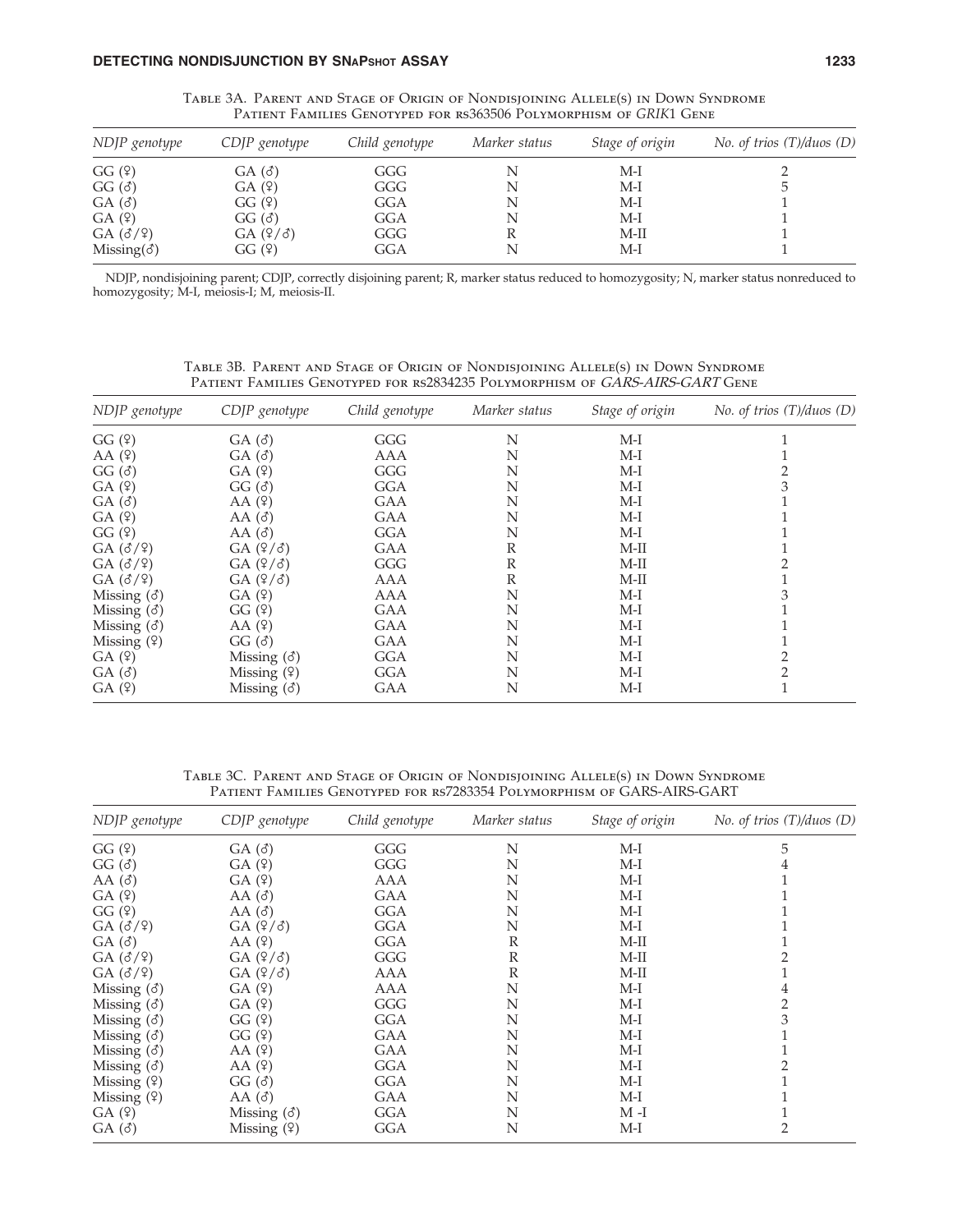parent and stage of origin of nondisjunction for rs363506 and rs7283354. There was a single family that showed the same parent and stage of origin with respect to all three polymorphisms (data not shown). These observations provided internal validation for our findings.

#### **Discussion**

Using the SNaPshot assay, we present evidence for allelic nondisjunction at rs363506 in the *GRIK1* gene and rs2834235 and rs7283354 in the *GARS-AIRS-GART* gene that are important candidates for genetic studies on DS-related nondisjunction. This is a first report in the field from India. Due to the low heterozygosity value estimated for these markers, the distribution of allele frequencies was not in Hardy–Weinberg equilibrium (data not shown) and thus precluded prediction of a robust risk haplotype. However, our sample included one informative trio, in which the nondisjoining alleles were independently identified as G-rs363506, G-rs2834235, and G-7283354, respectively.

We confirmed the elevated maternal meiosis-I to meiosis-II error ratios as reported earlier by other investigators (Sherman *et al.*, 1991; Ramı´rez *et al.*, 2007). Although we observed increased paternal meiosis-I errors in our sample, in contrast to previous reports of increased nondisjunction in paternal meiosis-II (Savage *et al.*, 1998; Oliver *et al.*, 2009), it is important to note that chromosome 21, which has one chaisma, is generally more prone to nondisjunction in normal males (Soares *et al.*, 2001).

The SNaPshot technique is a useful approach in detecting parent- and stage-of-origin of nondisjunction and underscores the need for characterizing additional markers. This may help in rapid aneuploidy detection, screening, and prenatal counseling of parents who are at risk of having children with DS. The advantages of this method are as follows: (1) sample turnaround time is  $\sim$  72–96 h; (2) fetal cell culturing is not required; (3) the setup is flexible, can be multiplexed, and can be easily customized to extend it to other loci.

# Acknowledgments

Debarati Ghosh is the recipient of a Senior Research Fellowship from DST-SERC grant (SR/SO/SH-59/2003) awarded to Dr. Krishanadas Nandagopal, CSIR-SRF (9/ 840(0007)/2010-EMR-I) and a fellowship from Manovikas Kendra. Disha Banerjee was the recipient of a senior research fellowship from Manovikas Kendra. We thank all patient families and volunteers for their support of our research.

## Author Disclosure Statement

The authors report no conflict of interest regarding any financial relationship with industry. Authors disclose no financial arrangement with a company whose product is pertinent to the manuscript or with a company making a competing product. The authors alone are responsible for the content and writing of the article.

# **References**

Aimi J, Qiu H, Williams J, *et al.* (1990) *De novo* purine nucleotide biosynthesis: cloning of human and avian cDNAs encoding the trifunctional glycinamide ribonucleotide synthetase-aminoimidazole ribonucleotide synthetase-glycinamide ribonucleotide transformylase by functional complementation in *E. coli*. Nucleic Acids Res 18:6665–6672.

- American Psychiatric Association (2000) Diagnostic and Statistical Manual of Mental Disorders, 4th edition Text Revised (DSM-IV TR 2000). American Psychiatric Association Press, Washington DC, pp 39–46.
- Antonarakis SE, Lyle R, Dermitzakis ET, *et al.* (2004) Chromosome 21 and Down syndrome: from genomics to pathophysiology. Nat Rev Genet 5:725–738.
- Banerjee D, Ghosh D, Chatterjee A, *et al.* (2012) No evidence for mutations that deregulate GARS-AIRS-GART protein levels in children with Down syndrome. Indian J Clin Biochem [Epub ahead of print]; DOI: 10.1007/s12291-011–0183-6.
- Barbon A, Barlati S (2000) Genomic organization, proposed alternative splicing mechanisms, and RNA editing structure of GRIK1. Cytogenet Cell Genet 88:236–239.
- Brodsky G, Barnes T, Bleskan J, *et al.* (1997) The human GARS-AIRS-GART gene encodes two proteins which are differentially expressed during human brain development and temporally over-expressed in cerebellum of individuals with Down syndrome. Hum Mol Genet 6:2043–2050.
- Bujalkova M, Zavodna K, Krivulcik T, *et al.* (2008) Multiplex SNaPshot genotyping for detecting loss of heterozygosity in the mismatch-repair genes MLH1 and MSH2 in microsatelliteunstable tumors. Clin Chem 54:1844–1854.
- Chou MY, Rooke N, Turck CW, *et al.* (1999) hnRNP H is a component of a splicing enhancer complex that activates a csrc alternative exon in neuronal cells. Mol Cell Biol 19:69–77.
- Cirigliano V, Voglino G, Ordonez E, *et al.* (2009) Rapid prenatal diagnosis of common chromosome aneuploidies by QF-PCR, results of 9 years of clinical experience. Prenat Diagn 29:40–49.
- Dierssen M, Herault Y, Estivill X (2009) Aneuploidy: from a physiological mechanism of variance to Down syndrome. Physiol Rev 89:887–920.
- Gardiner K, Herault Y, Lott IT, *et al.* (2010) Down syndrome: from understanding the neurobiology to therapy. J Neurosci 30:14943–14945.
- Ghosh D, Sinha S, Chatterjee A, *et al.* (2009) A study of GluK1 kainate receptor polymorphisms in Down syndrome reveals allelic non-disjunction at 1173(C/T). Dis Markers 27:1–10.
- Goranova TE, Ohue M, Kato K (2009) Putative precursor cancer cells in human colorectal cancer tissue. Int J Clin Exp Pathol 2:154–162.
- Gregor P, Gaston SM, Yang X, *et al.* (1994) Genetic and physical mapping of the GLUR5 glutamate receptor gene on human chromosome 21. Hum Genet 94:565–570.
- Hard RG, Benkovic SJ, Van Keuren ML, *et al.* (1986) Assignment of a third purine biosynthetic gene (glycinamide ribonucleotide transformylase) to human chromosome 21. Am J Hum Genet 39:179–85.
- Hills A, Donaghue C, Waters J, *et al.* (2010) QF-PCR as a standalone test for prenatal samples: the first 2 years' experience in the London region. Prenat Diagn 30:509–517.
- Hochstenbach R, Meijer J, van de Brug J, *et al.* (2005) Rapid detection of chromosomal aneuploidies in uncultured amniocytes by multiplex ligation-dependent probe amplification (MLPA). Prenat Diagn 25:1032–1039.
- Hurst CD, Zuiverloon TCM, Hafner C, *et al.* (2009) A SNaPshot assay for the rapid and simple detection of four common hotspot codon mutations in the PIK3CA gene. BMC Res Notes 2:66.
- Jones KL (2006) Smith's Recognizable Patterns of Human Malformation, 6th ed. Elsevier Saunders, Philadelphia, pp 7–12.